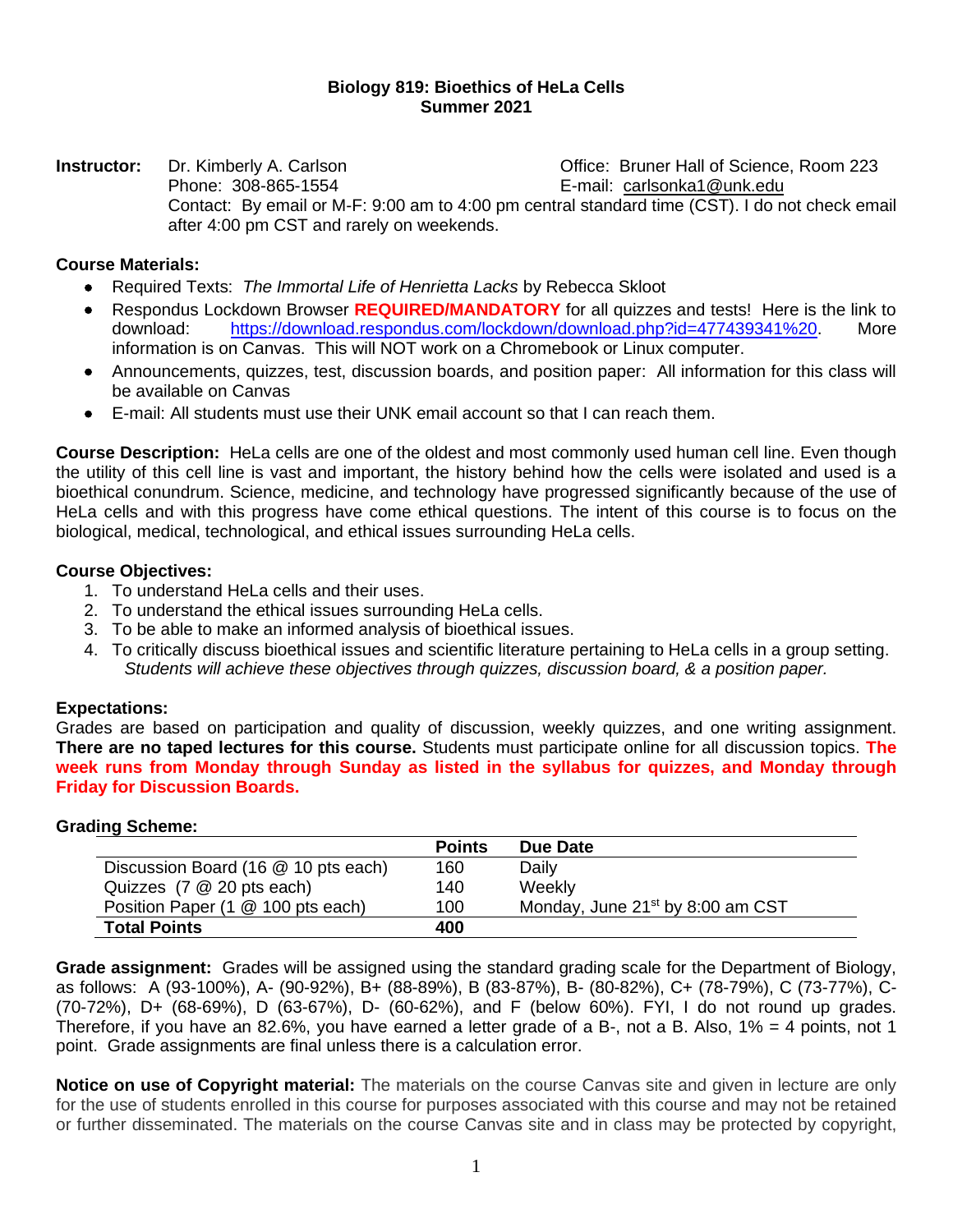and any further use or dissemination of this material may be in violation of Federal copyright law and University sanctions including failure in the course.

**Schedule:** This class is a graduate level class, therefore I assume that all of you have had a Biology course that covered introductory material at some point in your career. Each week we will be discussing the information presented in several chapters of the Skloot book and a selected research article(s). This schedule is subject to change.

| <b>Week</b>         | <b>Chapters &amp; Discussion Boards</b>                                                                                                                                           | Quiz                                                                                 |
|---------------------|-----------------------------------------------------------------------------------------------------------------------------------------------------------------------------------|--------------------------------------------------------------------------------------|
| #1                  | Skloot Book: Chapters 1-5                                                                                                                                                         | You should all introduce                                                             |
| $5/10 - 5/16$       | Research Article(s)                                                                                                                                                               | yourselves                                                                           |
| #2                  | Skloot Book: Chapters 6-11                                                                                                                                                        | Timed quiz #1 over Chapters                                                          |
| $5/17 - 5/23$       | Research Article(s)                                                                                                                                                               | 1-5 & Research Article                                                               |
| #3                  | Skloot Book: Chapters 12-17                                                                                                                                                       | Timed quiz #2 over Chapters                                                          |
| $5/24 - 5/30$       | Research Article(s)                                                                                                                                                               | 6-11 & Research Article                                                              |
| #4                  | Skloot Book: Chapters 18-22                                                                                                                                                       | Timed quiz #3 over Chapters                                                          |
| $5/31 - 6/6$        | Research Article(s)                                                                                                                                                               | 12-17 & Research Article                                                             |
| #5                  | Skloot Book: Chapters 23-27                                                                                                                                                       | Timed quiz #4 over Chapters                                                          |
| $6/7 - 6/13$        | Research Article(s)                                                                                                                                                               | 18-22 & Research Article                                                             |
| #6                  | Skloot Book: Chapters 28-33                                                                                                                                                       | Timed quiz #5 over Chapters                                                          |
| $6/14 - 6/20$       | Research Article(s)                                                                                                                                                               | 23-27 & Research Article                                                             |
| #7<br>$6/21 - 6/27$ | Skloot Book: Chapters 34-38<br>Research Article(s)                                                                                                                                | <b>Position Paper due</b><br>Timed quiz #6 over Chapters<br>28-33 & Research Article |
| #8<br>$6/28 - 7/2$  | Skloot Book: Where are they now? & Afterword<br>Research Article(s)<br>FINALS WEEK! Wrap up discussion and take final<br>quiz. Class will officially end on 07/02/21 at 5 pm CST. | Timed quiz #7 over Chapters<br>34-38 & Research Article                              |

**Discussion Boards:** You are posting as part of a **discussion**, not just for points. Each Skloot Book discussion and Research Article(s) discussion will be scored out of 10 points (10 points for each discussion board). Therefore, every week will be worth 20 pts of discussion, for at total of 160 points. **The Discussion board will open at 8:00 am CST on the Monday of the week being discussed and close at 10:00 pm CST on the Friday of that week.** You will be graded not on the number of posts per week (two per discussion board per week or 4 total is the minimum to get a score of any type for **each** question), but on the **quality** of posts. **At least one post per question** must have a peer-reviewed **science or bioethics/ethics** reference attached to it. **NO WEBSITES OR BOOKS ARE ALLOWED.** This is a good practice in having an **informed** opinion. In addition, your minimum two posts must be on two different days, at least 24 hours apart. The score for your posts will be based upon critical thinking (a post rich in content and full of insight), connection with issue and real-life situations, uniqueness (new ideas and new connections), depth and detail of posts, respect for classmates, and **discussion with classmates** (if you wait until Friday and are discussing with yourself or one other person, you get 0 points). In addition, you are earning three hours of credit for this class, which entails more work than a class you take during the Fall or Spring semester. I expect you will constantly be discussing the topic starting early in the week, Tuesday at the latest, all the way through Friday. The more you are engaged in discussion with your classmates, you will earn a better grade. If you wait until Friday and are discussing with yourself or one other person, you get 0 points. As you can tell, I do not want people simply agreeing with each other or posting for points. You should be discussing actively! You should be prepared to discuss the questions! I have additional information on posting listed on Canvas. **The week for discussion runs from the Monday through the Friday listed in the syllabus. The reason for this is that I like to take part in the discussions, therefore, they are done during the week.**

**Quizzes:** Throughout the semester, you will be given 7 timed quizzes worth 20 points each, which will be taken using the Respondus Lockdown Browser.. The quizzes will cover the Skloot book material and the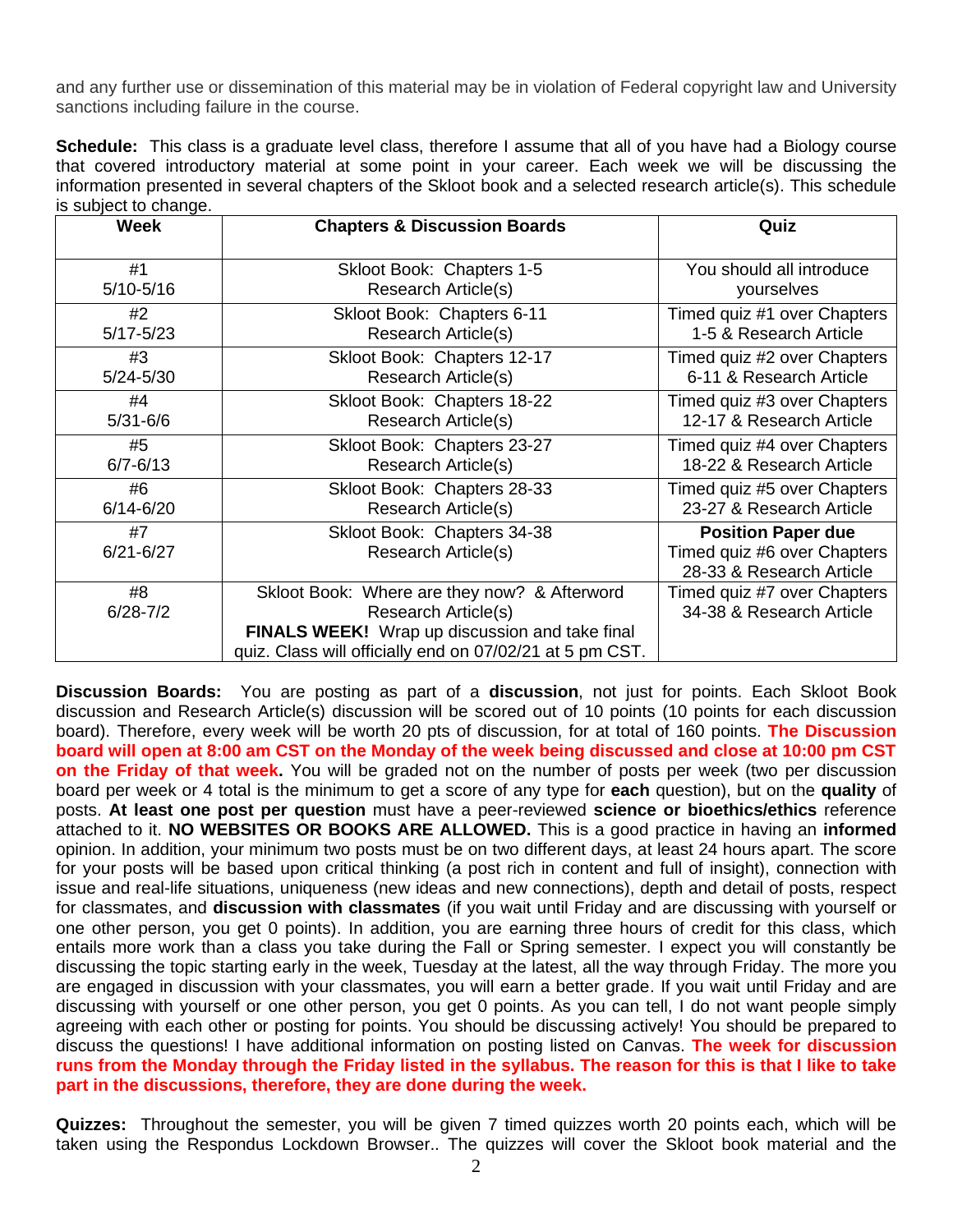Research Article(s) being discussed. You will be allotted 10 minutes to answer 10 multiple choice or true/false questions. The questions will be given one at a time. You will have only one chance to answer the question and will not be allowed to go back and change answers. Therefore, make sure to answer carefully. If you run out of time while taking the quiz, you will not be given extra time. If you have a problem while taking your quiz, send one me an email and I will deal with it as soon as possible. The computer displays a message that tells me what kind of problem you had, whether you took too much time or there was a computer problem. Everyone is expected to take all of the quizzes. The dates for the quizzes are listed on the schedule and will be made available at 8:00 am CST on Monday. You have until 11:55 pm CST on Sunday of the week listed to take the quiz. For example, the first quiz will be put on Canvas at 8:00 am CST on Monday, May 17<sup>th</sup> and you have until 11:55 pm CST Sunday, May 23<sup>rd</sup> to take the quiz. **THE DEADLINE IS FINAL!** The purpose of these quizzes is to make sure that you are keeping up with the course material. **The week for quizzes runs from the Monday through the Sunday listed in the syllabus.** 

**Position Paper:** Students will have one formal writing assignment, which is a position paper on "Should HeLa cells be used in research". Specific details on this writing assignment will be provided for you. The report is due on Monday, June 21st by 8:00 am CST and should be submitted to Canvas. **The day and time the final report is due is not negotiable.** For every day the report is late, your grade will be dropped one letter grade. FYI, late day grading starts at 8:01 am on the date due (i.e., as of this time, your paper is already a day late, even though it is only one minute late). Yes, you can hand these in early. **You must do this writing assignment to receive full credit or you automatically fail the course and receive a letter grade of an "F".**

**Bonus Points/Extra Credit:** I do not give Bonus Points/Extra Credit to Graduate Students, please don't ask.

### **Students with Disabilities**

It is the policy of the University of Nebraska at Kearney to provide flexible and individualized reasonable accommodation to students with documented disabilities. To receive accommodation services for a disability, students must be registered with the UNK Disabilities Services for Students (DSS) office, 175 Memorial Student Affairs Building, 308-865-8214 or by email [unkdso@unk.edu](mailto:unkdso@unk.edu)

### **UNK Statement of Diversity & Inclusion:**

UNK stands in solidarity and unity with our students of color, our Latinx and international students, our LGBTQIA+ students and students from other marginalized groups in opposition to racism and prejudice in any form, wherever it may exist. It is the job of institutions of higher education, indeed their duty, to provide a haven for the safe and meaningful exchange of ideas and to support peaceful disagreement and discussion. In our classes, we strive to maintain a positive learning environment based upon open communication and mutual respect. UNK does not discriminate on the basis of race, color, national origin, age, religion, sex, gender, sexual orientation, disability or political affiliation. Respect for the diversity of our backgrounds and varied life experiences is essential to learning from our similarities as well as our differences. The following link provides resources and other information regarding D&I: <https://www.unk.edu/about/equity-access-diversity.php>

### **Students Who are Pregnant**

It is the policy of the University of Nebraska at Kearney to provide flexible and individualized reasonable accommodation to students who are pregnant. To receive accommodation services due to pregnancy, students must contact Cindy Ference in Student Health, 308-865-8219. The following link provides information for students and faculty regarding pregnancy rights. [http://www.nwlc.org/resource/pregnant-and-parenting](https://urldefense.proofpoint.com/v2/url?u=http-3A__www.nwlc.org_resource_pregnant-2Dand-2Dparenting-2Dstudents-2Drights-2Dfaqs-2Dcollege-2Dand-2Dgraduate-2Dstudents&d=DwMFAg&c=Cu5g146wZdoqVuKpTNsYHeFX_rg6kWhlkLF8Eft-wwo&r=BJkIhAaMtWY7PlqIhIOyVw&m=RgBL3s2VNHfvD5ReMK2q_PhwYU8dbEt1vxs1BO4WkpQ&s=MmB91XAzaW-E7UPMXPGx9tWJQbTWJYyYzM8gLjhEzQ0&e=)[students-rights-faqs-college-and-graduate-students](https://urldefense.proofpoint.com/v2/url?u=http-3A__www.nwlc.org_resource_pregnant-2Dand-2Dparenting-2Dstudents-2Drights-2Dfaqs-2Dcollege-2Dand-2Dgraduate-2Dstudents&d=DwMFAg&c=Cu5g146wZdoqVuKpTNsYHeFX_rg6kWhlkLF8Eft-wwo&r=BJkIhAaMtWY7PlqIhIOyVw&m=RgBL3s2VNHfvD5ReMK2q_PhwYU8dbEt1vxs1BO4WkpQ&s=MmB91XAzaW-E7UPMXPGx9tWJQbTWJYyYzM8gLjhEzQ0&e=)

### **Reporting Student Sexual Harassment, Sexual Violence or Sexual Assault**

Reporting allegations of rape, domestic violence, dating violence, sexual assault, sexual harassment, and stalking enables the University to promptly provide support to the impacted student(s), and to take appropriate action to prevent a recurrence of such sexual misconduct and protect the campus community. Confidentiality will be respected to the greatest degree possible. Any student who believes she or he may be the victim of sexual misconduct is encouraged to report to one or more of the following resources: **Local Domestic**